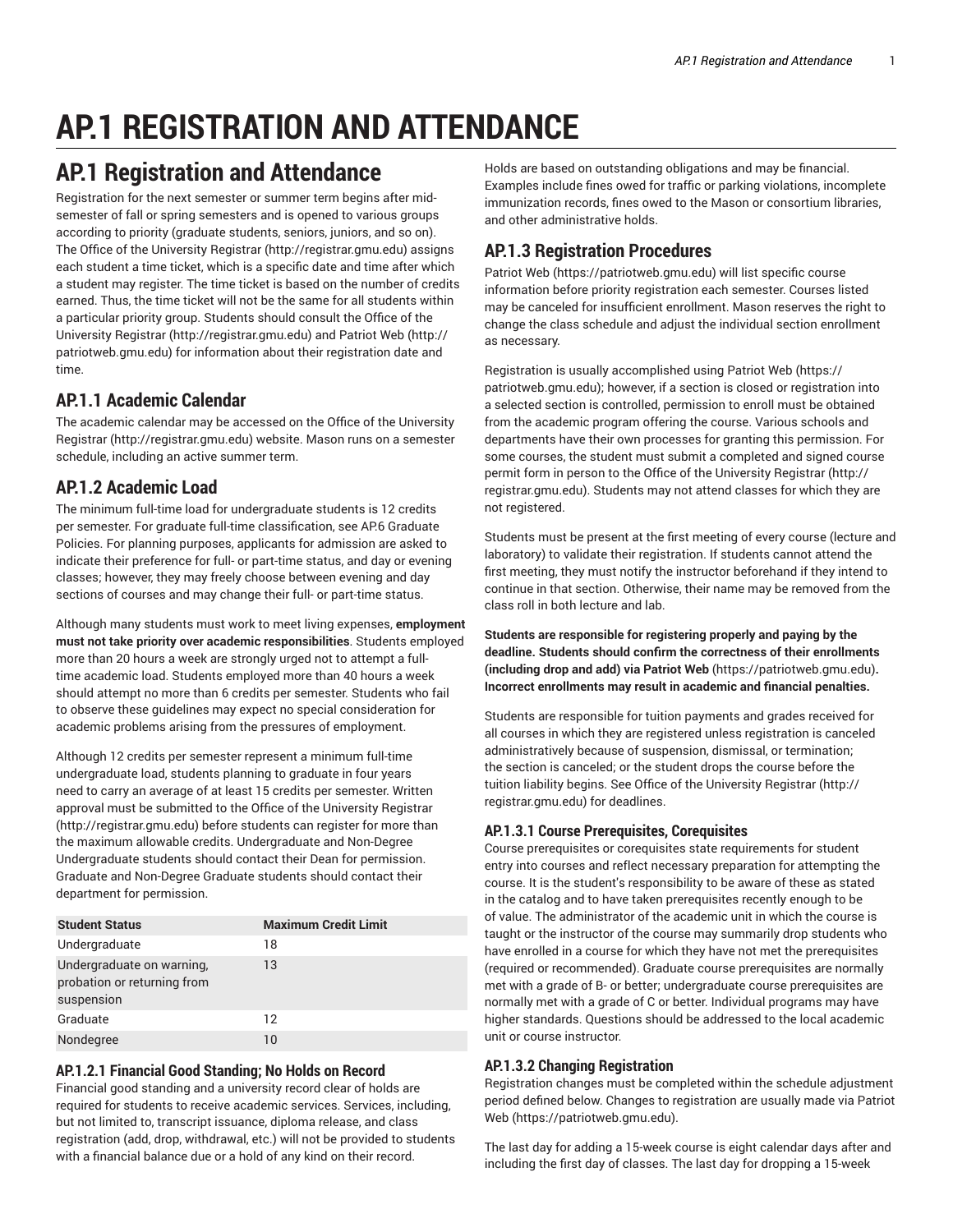course is 22 days after and including the first day of classes. After the drop deadline, students may self-withdraw from courses until the start of the selective withdrawal period; a W will appear on the transcript and count toward attempted hours. The last day for selective withdrawal from a 15-week course is nine calendar weeks after the first day of classes (including the first day). Withdrawal after this time period is granted only for nonacademic reasons by the student's academic dean. This approval is typically given for all courses at once, constituting withdrawal from a semester. For courses that are shorter than 15 weeks, the add, drop, and withdrawal deadlines are set in proportion to the length of the session. These dates are published on the Office of the University Registrar (http://registrar.gmu.edu) web site each semester. Students who drop all courses during the drop period will have no entry on their transcript for that semester and will not be considered an enrolled student for that semester. If it is the student's first semester, the student will not have a Mason transcript and must contact Admissions (https://www2.gmu.edu/ admissions-aid) regarding enrollment in a future semester.

All students are expected to complete their initial enrollment before the first day of classes for the semester. Any additions to that enrollment must be processed by the end of the add period through official registration procedures. Students will not receive credit for courses unless their names are on the official class rosters and final grade sheets. **Retroactive credits will not be awarded to students who report that they attended classes but were not on the official rosters.** After the last day to add, students will not be added to courses except in unusual circumstances beyond the student's control; such actions require approval by the administrator of the local academic department offering the course.

All students are expected to drop (by the end of the drop period) those courses they do not intend to continue. Registration is not canceled for failure to drop courses properly. Furthermore, registration is not canceled for failure to attend classes unless stated otherwise on Patriot Web (https://patriotweb.gmu.edu). **All classes in which a student is enrolled past the drop deadline will remain part of the official academic record.** For more information, see AP.3.3 Additional Grade Notations. After the drop deadline, students may self-withdraw through the selective withdrawal period. Students who have exhausted their selective withdrawal options may self-withdraw up until the beginning of the selective withdrawal period. Withdrawal after this point requires approval, which typically is granted only for nonacademic reasons by the student's academic dean. This approval is typically given for all courses at once, constituting withdrawal from a semester. For more information see AP.1.5 Withdrawal.

No change of registration transaction is complete until it is submitted through Patriot Web (https://patriotweb.gmu.edu) or processed by the Office of Student Accounts (http://studentaccounts.gmu.edu) and the Office of the University Registrar (http://registrar.gmu.edu) through inperson procedures.

**Students will not receive written confirmation of schedule changes and are responsible for checking their schedules via Patriot Web** (https:// patriotweb.gmu.edu) **before the end of the add or drop period to verify that their schedules are correct and they are properly enrolled. Students will not be allowed to remain in classes unless they are properly enrolled. Students are responsible, both financially and academically, for all courses in which they remain officially enrolled.**

#### **AP.1.3.3 Canceling Registration**

Students who cannot attend classes during the semester for which they have registered should cancel registration using Patriot Web (https:// patriotweb.gmu.edu) prior to the first day of classes for the semester.

Refunds of tuition on and after the first day of classes are made according to the tuition-liability dates published in this catalog and the Office of the University Registrar (http://registrar.gmu.edu) website.

#### **AP.1.3.4 Repeating a Course**

Some courses are annotated in the catalog as "repeatable for credit." These are courses which students may repeat and receive additional credit for each time the course is taken. The maximum number of credits is specified in each course's description. Special topics and independent study courses are examples. All grades and credits earned are included in the calculation of the student's GPA up to the maximum allowable credits. In cases where the student has exceeded allowable credits in a repeatable class, the grade and credits of the earliest registration of the class for which credit was earned will not be included in the calculation of the GPA.

Undergraduate students (degree-seeking or non-degree) may repeat undergraduate courses that are not repeatable for credit. There is a limit of three graded attempts for all courses. Academic programs may have more restrictive limits. A W does not count as a graded attempt. This policy applies only to repeating the same course, or courses that are designated in the catalog as equivalent. Academic programs may restrict all students from repeating certain courses or restrict students from repeating high-demand courses for the purpose of improving a satisfactory grade. Academic programs may restrict repeats of certain courses by students in their major. Excessive repeats may result in termination from the major. (See AP 5.2.4 Termination from the Major.) Appeals to this policy begin with the student's academic advisor.

The grade received in a repeated course will replace the earlier grade in the calculation of the GPA, even if the more recent grade is lower. Duplicate credit is not earned. All courses taken and their grades remain part of the student's transcript. The exclusion of earlier grades and credits from the calculation of the GPA will not change the academic standing or dean's list notations for the earlier semester. A grade in a Mason course will not be excluded from the GPA based on taking an equivalent course at another university.

Graduate students who have earned a satisfactory grade in a course that is not repeatable for credit are not permitted to repeat the course for replacement credit. Grades of B- and higher are considered satisfactory unless the academic program specifies a higher minimum satisfactory grade. Students must obtain permission from their academic program to repeat a course in which they have earned an unsatisfactory grade. Each unit establishes procedures for granting such permission. Duplicate credit is not earned. When a course is repeated, all credits attempted are used to determine warning, termination, or dismissal; the transcript shows grades for all courses attempted; and only one grade per course may be presented on the degree application.

Effective July 1, 2011 Federal Regulations no longer allow federal student aid funds to apply to courses that a student has already taken twice with a passing grade. This limitation does not include courses that are "repeatable for credit," as described above. Students should contact the Office of Student Financial Aid (https://www2.gmu.edu/admissions-aid/ financial-aid) to determine how repeated coursework would affect their financial aid eligibility.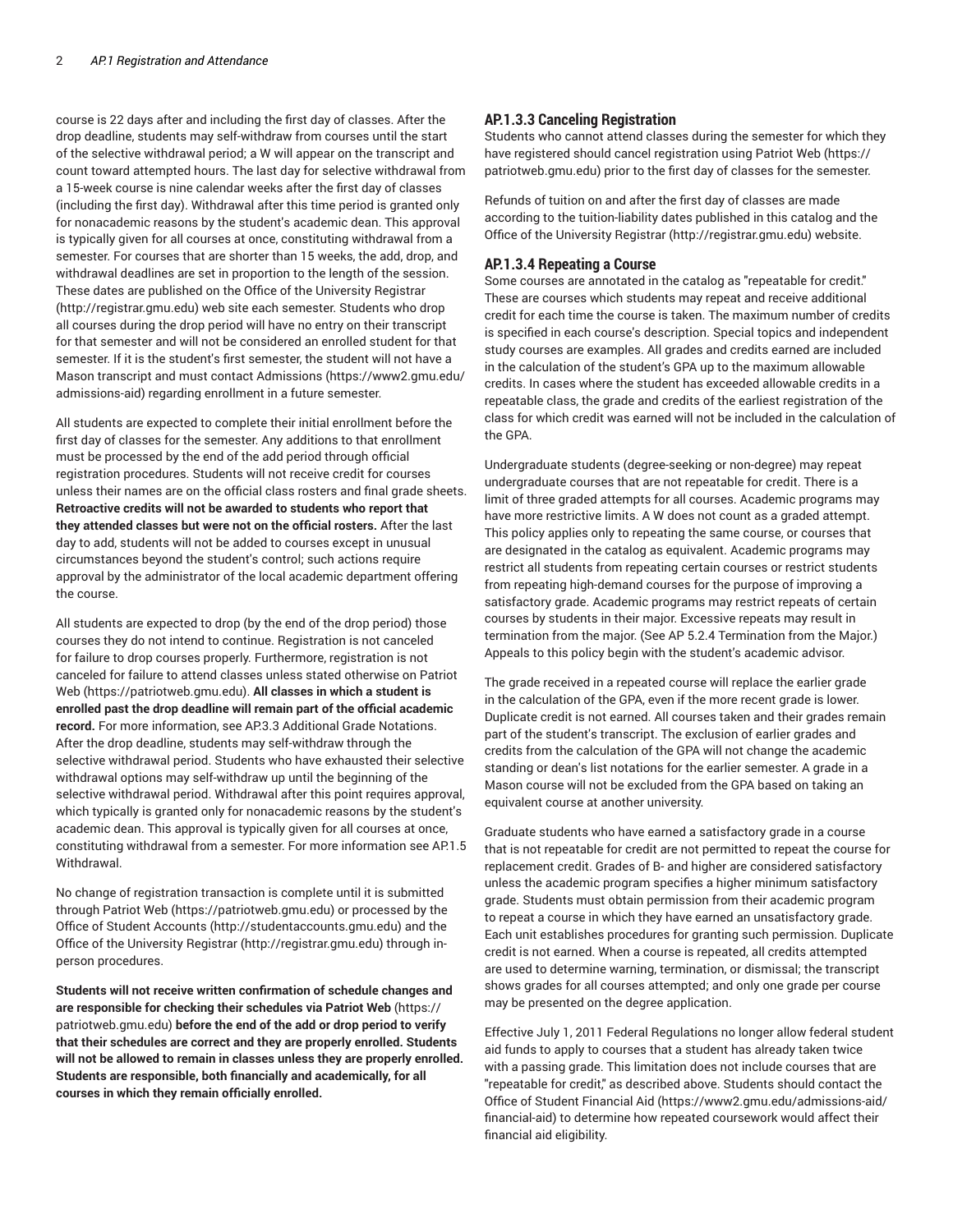#### **AP.1.3.5 Auditing a Course**

Auditing a course requires the instructor's permission. Audit forms are available at Office of the University Registrar (http://registrar.gmu.edu). A previously-audited course may be taken again for credit in a later term. Students may also audit a course previously taken and passed; however, students may not change from credit to audit status or from audit to credit status after the end of the drop period, as defined above. **The usual tuition and fees apply to audit status**.

## **AP.1.4 Special Registration Procedures**

#### **AP.1.4.1 Advisor's Permission to Register**

All newly-admitted students, undeclared undergraduates on academic warning or academic probation, and undergraduates returning from suspension, are required to obtain an advisor's approval for registration. All students are strongly encouraged to consult with their advisor concerning course registration each semester.

#### **AP.1.4.2 Permission to Study Elsewhere**

Currently enrolled Mason students who wish to take courses at another regionally accredited U.S. institution must obtain advance written approval. This process permits a student to enroll elsewhere in a suitable course unavailable at Mason or through the Consortium of Universities of the Washington Metropolitan Area. Students who wish to study abroad must contact the Mason Study Abroad (http://studyabroad.gmu.edu). Students wanting to pursue study through the Consortium of Universities of the Washington Metropolitan Area should contact the Office of the University Registrar (http://registrar.gmu.edu).

- The Permission to Study at Another Regionally Accredited U.S. Institution form can be found at the Office of the University Registrar (http://registrar.gmu.edu). Submission of this form does not guarantee approval.
- Catalog numbers and descriptions of courses to be taken elsewhere must be submitted with the request for approval.
- A minimum course grade must be achieved; however, grades themselves do not compute into any Mason GPA. For undergraduate courses, a minimum grade of C (2.0 on a 4.0 scale) is required. For graduate courses, a minimum grade of B (3.0 on a 4.0 scale) is required.
- Graduate students must obtain advance written approval from the director of their graduate program and the graduate dean of their school/college. Undergraduate students must obtain advance written approval from their academic advisor and the academic dean of the school/college offering the course to be taken elsewhere.
- Upon course completion, students must submit to the Mason Office of the University Registrar (http://registrar.gmu.edu) an official transcript from the visited institution for all coursework taken elsewhere.
- Advance approval to study elsewhere is required. Undergraduate students who enroll elsewhere without advance written permission will not receive transfer credit for coursework taken at other institutions unless they re-apply for admission to Mason as a transfer applicant and meet all priority deadlines. Re-admission is not guaranteed and transfer credit is awarded based upon course equivalencies in effect at the time of re-admission.

#### **Special instructions for undergraduates:**

• Once enrolled in degree status at Mason, students may request permission to take a limited number of credits at another regionally accredited institution.

- Students must be in good standing with a minimum cumulative GPA of 2.00 in their Mason courses to request permission to study elsewhere.
- Individual colleges/schools/institutes determine restrictions on the number, type, mode of delivery, location and offering patterns of courses that can be taken at another institution.
- Freshmen and transfer students in their first semester at Mason are not permitted to study elsewhere.
- Courses previously attempted at Mason (including withdrawals) cannot be taken elsewhere.
- Students must meet the minimum 30-hour residency requirement at Mason.

#### **AP.1.4.3 Permission to Register as Graduate Student**

Registration for courses in a graduate program is permitted only after the student has been notified of admission. Students admitted to degree programs are given preference over non-degree students through the registration process. Dual registration (for example, as a graduate student and non-degree enrollee) is not permitted. The graduate student is responsible for being properly registered and aware of all regulations and procedures required by a program of study. Regulations and degree requirements are not waived nor are exceptions granted because of ignorance of any regulations. Registration in graduate-level courses is restricted to admitted graduate degree students and non-degree graduate students (unless excluded by program). Undergraduate degree students may register for graduate courses only with special approval (see section below). Non-degree undergraduate students may not enroll in courses numbered 500 or above. Courses numbered 800 and above are available only to admitted graduate degree students.

#### **AP.1.4.4 Graduate Course Enrollment by Undergraduates**

Courses numbered 700 and above are closed to undergraduates. Undergraduates in degree programs may enroll in graduate-level courses 500 to 699 only with written permission, which must be obtained before registration. Forms are available at Office of the University Registrar (http://registrar.gmu.edu). Written permission is waived for undergraduate students admitted to combined bachelor's/accelerated master's programs.

To enroll in graduate courses for credit applicable to an undergraduate degree, undergraduates must have completed all course prerequisites, have exhausted all upper-level undergraduate courses relevant to their educational objectives, and be able to demonstrate the level of maturity required for graduate courses.

Approval to register for reserve graduate credit (earned credit held in reserve to apply later toward a graduate degree) is given only to Mason seniors within 15 credits of completing undergraduate study who have successfully completed all course prerequisites. In addition, this privilege is normally extended only to seniors who have completed at least 12 credits at the university, have a cumulative GPA of 3.00 or better, and have a major in the department offering the course. Approval for reserve graduate credit is limited to 6 credits and does not imply approval for admission into a Mason graduate program or that credit earned will be accepted at another graduate school.

Undergraduates enrolled in graduate courses are eligible to receive only those letter grades applicable to graduate grading. For more information, AP.3 Grading. Credit for the same course may not be applied to both graduate and undergraduate degrees.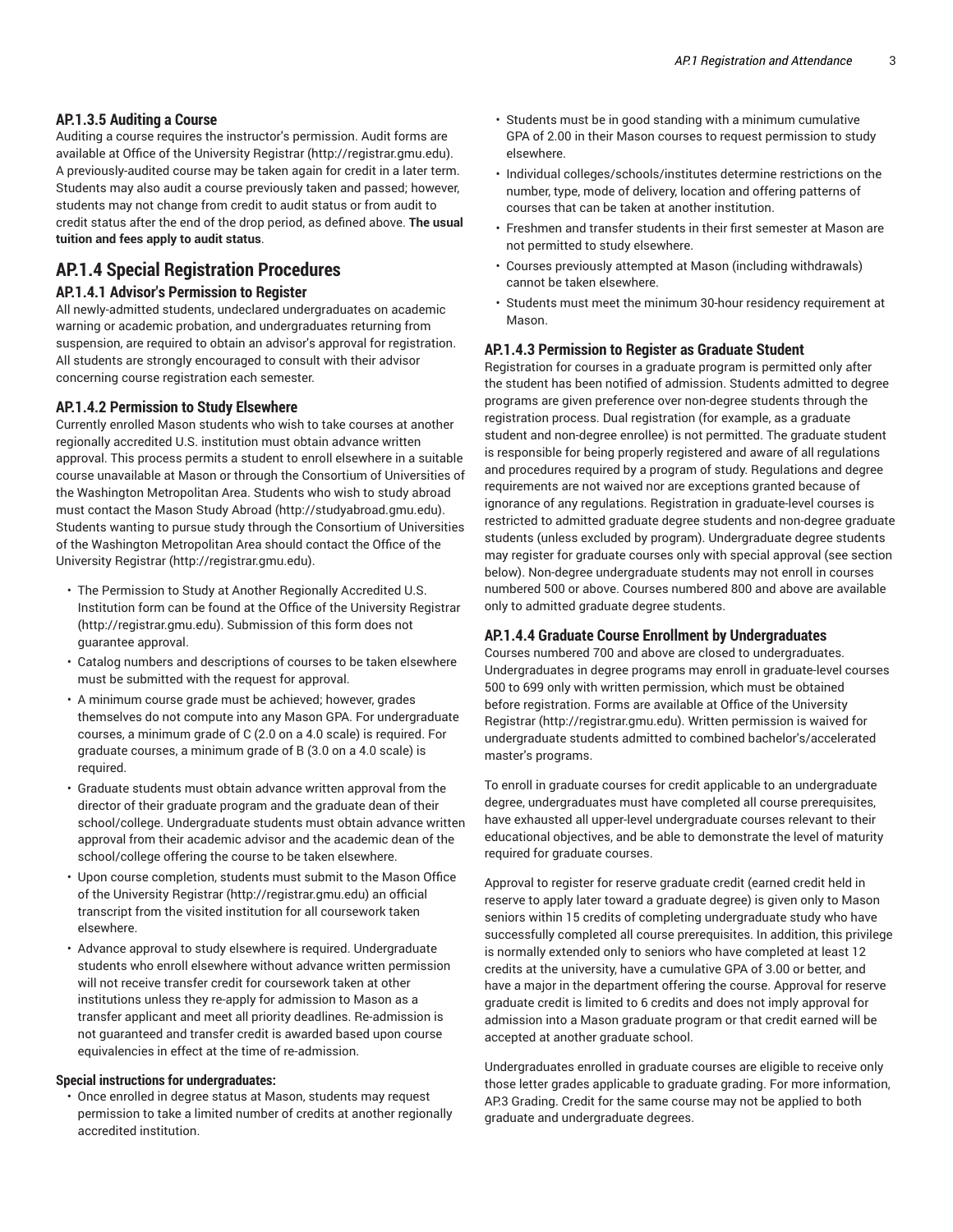#### **AP.1.4.5 Special Registration for Nonenrolled Students**

Degree-seeking students not enrolled in a credit-bearing course but whose academic unit certifies that they are pursuing an activity related to their Mason enrolled program can retain active status by registering for Special Registration (ZREG 200) for a \$45 fee. Written approval from the student's advisor and the local academic unit is required. Special registration allows students to retain library and computer privileges, receive a student ID, and buy a parking decal. Students must have active status to apply for or receive a degree, take an exam, or participate in cooperative education.

#### **AP.1.4.6 Enrolling for Credit Without Grade Points (Satisfactory/No Credit)**

Courses normally graded as satisfactory/no credit (S/NC) are annotated in the catalog, but students may elect to take credit without grade points. Undergraduates may take up to 6 credits to be graded S/NC; this option applies only to electives outside the field of the major, concentration, minor, general education requirement, or certificate program. Graduate students may elect the S/NC grade option only for courses that do not apply to the degree or certificate requirements. S/NC grading will also be used for courses numbered 998 and 999. For more information, see AP.3.3 Additional Grade Notations.

#### **AP.1.4.7 Senior Citizen Waiver Program**

Under terms of the Senior Citizen Higher Education Act of 1974, eligible Virginia residents 60 years of age or older, with a taxable income not exceeding \$23,850 for Virginia income tax purposes for the year preceding the award year, are entitled to enroll in courses offered for academic credit *on a space available basis* without paying tuition and enrollment fees via the Senior Citizen Waiver Program. In order for this to occur, the applicant must meet all admission requirements. Senior citizens who meet all admission requirements, the income eligibility requirement, and have completed a minimum of 75 percent of degree requirements may enroll in a degree program as a full-time or part-time student, during normal registration periods without paying tuition and enrollment fees. They may register for and audit up to three courses offered for academic credit in any one academic term, quarter, or semester for an unlimited number of academic terms, quarters, or semesters. The admissions application fee cannot be waived, but students who qualify to have all tuition and fees waived will have the application fee reimbursed. For specific information about the program, please visit the Office of the University Registrar Senior Citizen Waiver Program (http://registrar.gmu.edu/topics/senior-citizen-waiver).

Citizens who wish to take advantage of this act must complete the appropriate online non-degree or degree application found at Admissions (https://www2.gmu.edu/admissions-aid) and submit all required transcripts and documents. If the application for admission is approved, qualified senior citizens can request a waiver of tuition and enrollment fees by completing the Senior Citizen Tuition Waiver Form, available from the Office of the University Registrar (http://registrar.gmu.edu/forms). To facilitate processing, senior citizens should provide their Mason student identification number on the waiver form.

In addition, the act allows admissible senior citizens to enroll in up to three noncredit courses in any one academic term, quarter, or semester for an unlimited number of academic terms, quarters or semesters without paying tuition and enrollment fees. Students seeking to audit a class must notify the Office of the University Registrar (http:// registrar.gmu.edu) when registering for classes. Fees for course materials may apply to senior citizen enrollees, and tuition may be charged for courses designed exclusively for senior citizen groups. Senior citizens must adhere to all admissions and registration policies and processes

and follow normal procedures to add and drop courses within the deadline dates outlined in each semester's academic calendar.

#### **AP.1.4.8 Summer Term**

Phone: 703-993-2441

Web: registrar.gmu.edu/summer (http://registrar.gmu.edu/summer)

Summer enrollment provides an opportunity for eligible undergraduate, graduate, and non-degree students to begin or continue the pursuit of their academic goals. Courses are offered in intensive five to twelve-week sessions, as daytime and evening classes and as distance education courses.

Summer registration for current Mason students begins in mid-March while registration for non-degree students begins in late March to early April. Students who are new to Mason are required to apply and be evaluated for admission. Prospective students may contact the Office of the University Registrar (http://registrar.gmu.edu) at 703-993-2441.

#### **AP.1.4.9 University Consortium**

Mason is a member of the Consortium of Universities of the Washington Metropolitan Area, which includes American University, The Catholic University of America, Corcoran College of Art and Design, Gallaudet University, The George Washington University, Georgetown University, Howard University, Marymount University, National Defense Intelligence College, National Defense University, Trinity Washington University, the University of the District of Columbia, and the University of Maryland-College Park. Eligible Mason students may enroll in courses at any of the consortium institutions. The consortium's cross-registration arrangement permits students enrolled in eligible degree programs at one member institution to take a course at another member institution.

Participation in consortium cross registration is available to degreeseeking juniors, seniors, and graduate students in good standing and currently enrolled at Mason. Participation is limited to courses that are approved by the student's local academic unit and dean, apply to the student's program of study, are not offered during that semester at Mason, and have space available at the visited institution. Additional restrictions apply. Students may take one consortium course per semester, with a career maximum of 6 credits for undergraduates (9–12 if foreign language study is approved) and 6 credits for graduate students. Credit earned through the consortium is considered resident credit, so grades count in the Mason GPA.

Information and regulations, including restricted and excluded courses, for both outgoing and incoming Mason consortium students are available on the web (http://registrar.gmu.edu/topics/washingtonconsortium). Information pertaining to all member institutions is available here (http://www.consortium.org). Questions may be directed to the consortium coordinator in the Office of the University Registrar (http:// registrar.gmu.edu) at 703-993-2436.

#### **AP.1.4.10 4-VA**

4-VA began in 2010 as a collaborative of four universities: George Mason University, James Madison University, the University of Virginia, and Virginia Polytechnic Institute and State University. In 2015 and 2017, Old Dominion University and Virginia Commonwealth University, respectively, joined the collaborative. The presidents of these universities organized 4-VA in order to meet the needs identified by the Governor's Higher Education Commission and his Commission on Economic Development & Job Creation.

4-VA's mission is to promote inter-university collaborations that leverage the strengths of each partner university in order to accomplish much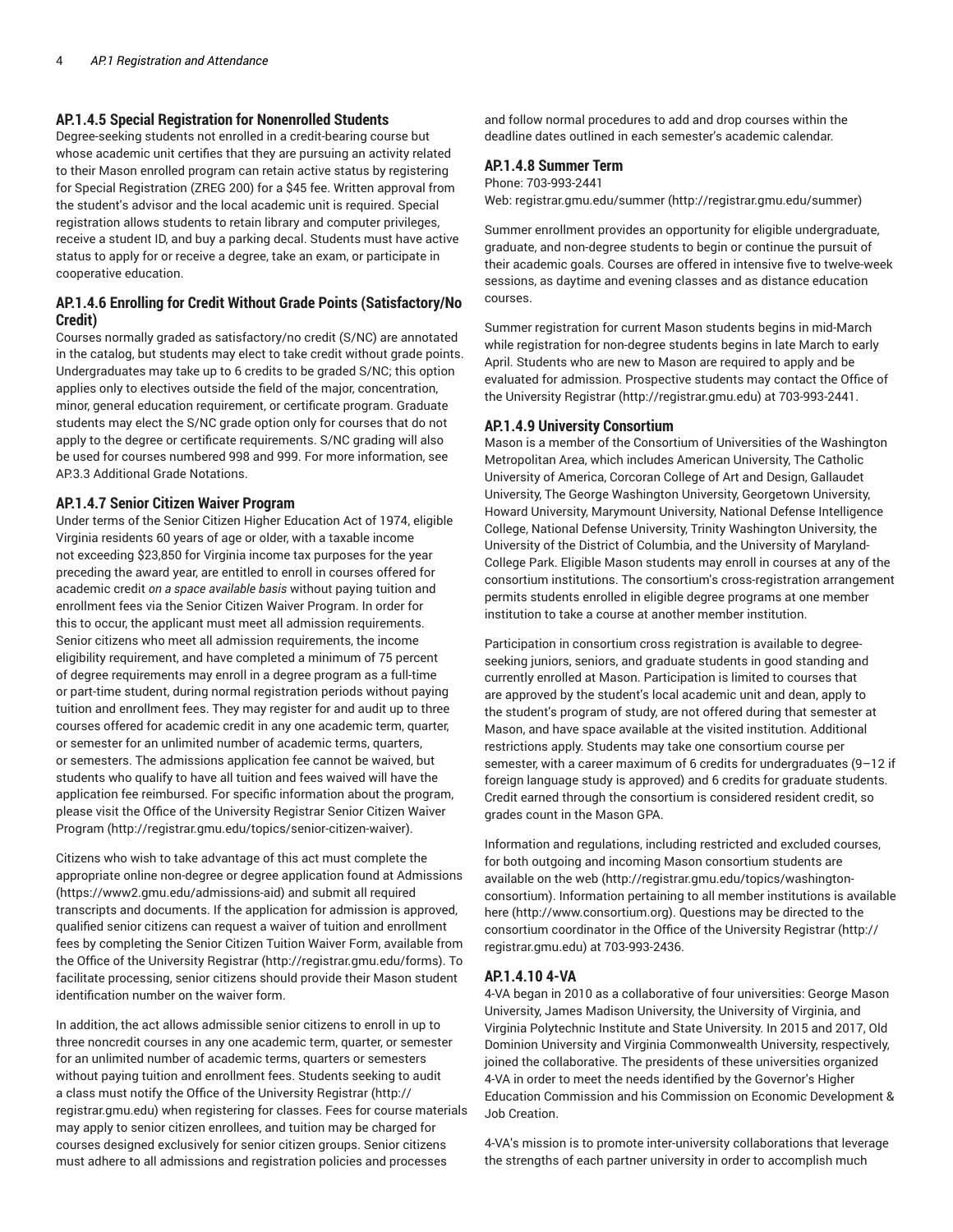more than any individual university could achieve alone. 4-VA strives to: define instructional models, including the clear definition of instructional costs; significantly expand access for all Virginians to programs preparing them for rewarding careers; increase research competitiveness, and enhance the success rate of students in Science, Technology, Engineering, and Mathematics (STEM) courses and programs. For more information, visit their website (http://4-VA.gmu.edu).

## **AP.1.5 Withdrawal**

#### **AP.1.5.1 Selective Withdrawal for Undergraduates**

During<sup>1</sup> the self-withdrawal period, undergraduates enrolled in bachelor's degree programs are eligible to withdraw from a limited number of courses without the dean's approval and at the student's discretion. A W will appear on the transcript and count toward attempted hours. Students may process a maximum of three such selective withdrawals during their entire undergraduate career at Mason. The three courses may have any number of credits.

#### **AP.1.5.2 Course Withdrawal with Dean Approval**

For graduate and non-degree students, withdrawal after the last day to drop a course requires approval by the student's academic dean, and is permitted only for nonacademic reasons that prevent course completion. For undergraduate students, withdrawal after the open withdrawal period, for cause within the period, or after a student has used all three selective withdrawals, requires approval by the student's academic dean and is typically permitted only for nonacademic reasons that prevent course completion.

#### **AP.1.5.3 Semester Withdrawal with Dean Approval**

Undergraduates taking three or fewer classes may use the selective withdrawal for all courses for a semester; see the Selective Withdrawal for Undergraduates section. Otherwise, students who need to withdraw from a semester beginning the 6th week may do so only for nonacademic reasons with the approval of the academic dean. Withdrawal forms are available at the appropriate academic dean's office. Students who stop attending all classes without the dean's approval and without processing selective withdrawals, if eligible, will receive a grade of F in all courses.

#### **AP.1.5.4 Effects of Course or Semester Withdrawal**

All withdrawal results in a grade of W on the student's transcript for the withdrawn course(s). While a grade of W does not affect the GPA, undergraduate students should note that withdrawn courses are part of "attempted credit hours," which serve as the basis for the student's credit level. In the university's undergraduate retention system, GPA standards increase according to credit level. See AP.5.2.3 Student Retention Categories.

1 *Corrected on* October 28, 2019. *Previously "*After the self-withdrawal period".

## **AP.1.6 Attendance Policies**

Students are expected to attend the class periods of the courses for which they are registered. In-class participation is important not only to the individual student, but also to the class as a whole. Because class participation may be a factor in grading, instructors may use absence, tardiness, or early departure as de facto evidence of nonparticipation. Students who miss an exam with an acceptable excuse may be penalized according to the individual instructor's grading policy, as stated in the course syllabus.

#### **AP.1.6.1 Absence for Religious Observances or Participation in University Activities**

Mason encourages its faculty to make a reasonable effort to allow students to observe their religious holidays or to participate in universitysponsored activities (e.g., intercollegiate athletics, forensics team, dance company, etc.) without academic penalty. Absence from classes or exams for these reasons does not relieve students from responsibility for any part of the course work required during the absence. Students who miss classes, exams, or other assignments as a consequence of their religious observance or for participation in a university activity will be provided a reasonable alternative opportunity, consistent with class attendance policies stated in the syllabus, to make up the missed work. It is the obligation of students to provide faculty, within the first two weeks of the semester, with the dates of major religious holidays on which they will be absent, and the dates for which they are requesting an excused absence for participation in any university-sponsored activity scheduled prior to the start of the semester, and as soon as possible otherwise. Students requesting an excused absence for participation in a university- sponsored activity must provide their instructor with a letter from a university official stating the dates and times that participation in the activity would result in the student missing class. Faculty members are encouraged to take religious observances into consideration when constructing class schedules and syllabi.

## **AP.1.7 Re-enrollment After Previous Attendance**

Undergraduate students who have missed one or more consecutive semesters must follow the requirements detailed in the Enrollment after Previous Attendance section in the Undergraduate Admission Policies section of the catalog. Graduate and Non-Degree students who have missed two or more consecutive semesters must re-enroll. All graduate students must receive departmental approval prior to reenrollment. Students may find the re-enrollment form at the Office of the University Registrar (http://registrar.gmu.edu).

## **AP.1.8 Undergraduate Leave of Absence**

All undergraduate students who are planning an absence from George Mason must submit a formal request for Leave of Absence (http:// registrar.gmu.edu/forms) to the Office of the University Registrar (http:// registrar.gmu.edu).

Students do not need to complete the Leave of Absence form if they are participating in a George Mason University sponsored study abroad program or have received permission to study elsewhere.

#### **Eligibility Requirements**

A student must:

- Be eligible to register for classes
- Be a degree-seeking undergraduate student
- Be registered during the semester immediately prior to the beginning of the Leave of Absence
- Have no holds (e.g., disciplinary, financial, etc.) which would restrict registration
	- The maximum time allowed for a Leave of Absence is two years.
	- A new admission application will be required if a student is away for more than two academic years. Re-admission is not guaranteed.
	- Prior approval is required. Advisors approve one-semester requests. Advisor and Dean approval is required if the leave of absence requested is for more than one semester.